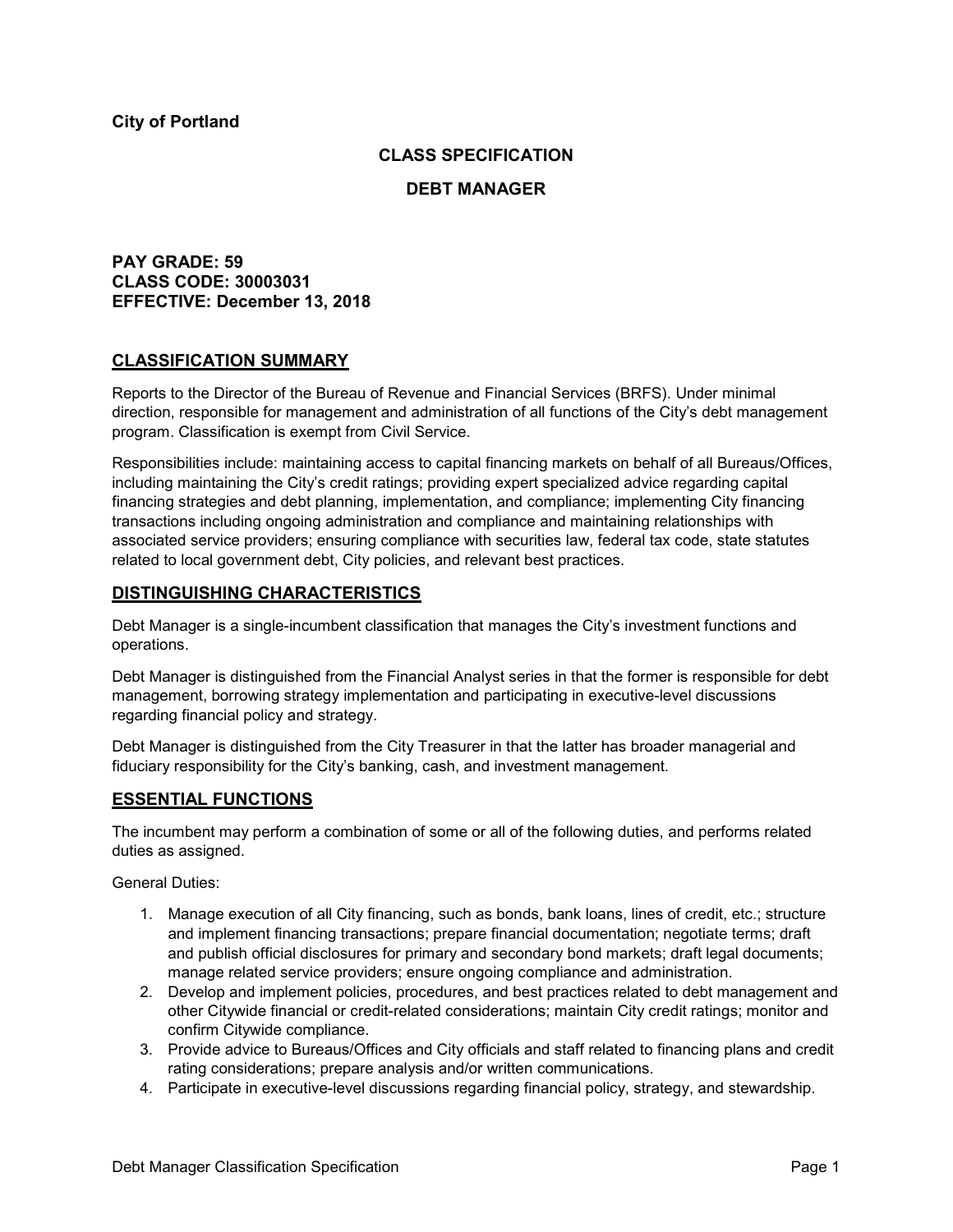- 5. Prepare and distribute communication materials regarding debt position and other debt-related topics, including the monthly Debt Report, Annual Debt Report, and responses to inquiries from media, investors, and the general public.
- 6. Represent the City in meetings, conversations, and projects with other governmental entities in discussions regarding capital borrowing plan, the City's financial condition, or other City financial interests.
- 7. Provide direct communication to City commissioners, Bureau/Office Directors, or other City staff regarding emerging financial market trends and City responsibilities.
- 8. Plan, organize, and manage the work of staff, including staff evaluation and administration, assignment and monitoring of specific staff responsibilities and priorities, and developing and implementing work plans to achieve organizational unit mission, goals, and performance measures.
- 9. Provide leadership to attract, develop, and retain diverse, highly competent, service-oriented staff that support the City's and Bureau/Office's mission, objectives, and service expectations; create and promote an equitable workplace that demonstrates an environment respectful of living and working in a multicultural society; ensure that employees are provided with guidance and opportunity to correct deficiencies, and appropriate discipline procedures are implemented.
- 10. Manage and direct the development, implementation, and evaluation of work programs, plans, processes, systems, and procedures.

# **SUPERVISION RECEIVED AND EXERCISED**

The work of this classification is performed under minimal direction and oversight by the Director of the Bureau of Revenue and Financial Services.

Directly supervises a minimum of two (2) employees.

# **KNOWLEDGE/SKILLS/ABILITIES REQUIRED**

- 1. Thorough knowledge of principles, concepts, practices, strategies, terminology, laws, and regulations related to municipal finance and the municipal bond market, including debt management, financing structures, disclosure standards, and debt instruments.
- 2. Thorough knowledge of taxable and tax-exempt municipal bond markets, including regulatory requirements, disclosure standards, financing structures and terms, and best practices.
- 3. Knowledge of relevant federal, state, and local laws, statutes, regulations, and ordinances, and the ability to analyze, interpret, explain, and apply them.
- 4. Advanced ability to apply analytic and problem-solving skills to independently develop sound decisions, conclusions, and recommendations.
- 5. Ability to plan, manage, coach, assign, coordinate, and review the work of professional, technical, and non-technical support staff.
- 6. Ability to communicate effectively, both verbally and in writing; present information, proposals, and recommendations clearly and persuasively in public settings.
- 7. Ability to demonstrate tact, diplomacy, and patience, and gain cooperation through discussion and collaboration.
- 8. Ability to manage a multicultural workforce, promote an equitable workplace environment, and apply equitable program practices to diverse and complex City services.
- 9. Ability to establish and maintain effective working relationships with Bureau/Office managers and staff, representatives of other governmental agencies, the public, and others encountered in the course of work.
- 10. Ability to utilize City-specific technology and general office software.

# **MINIMUM QUALIFICATIONS REQUIRED**